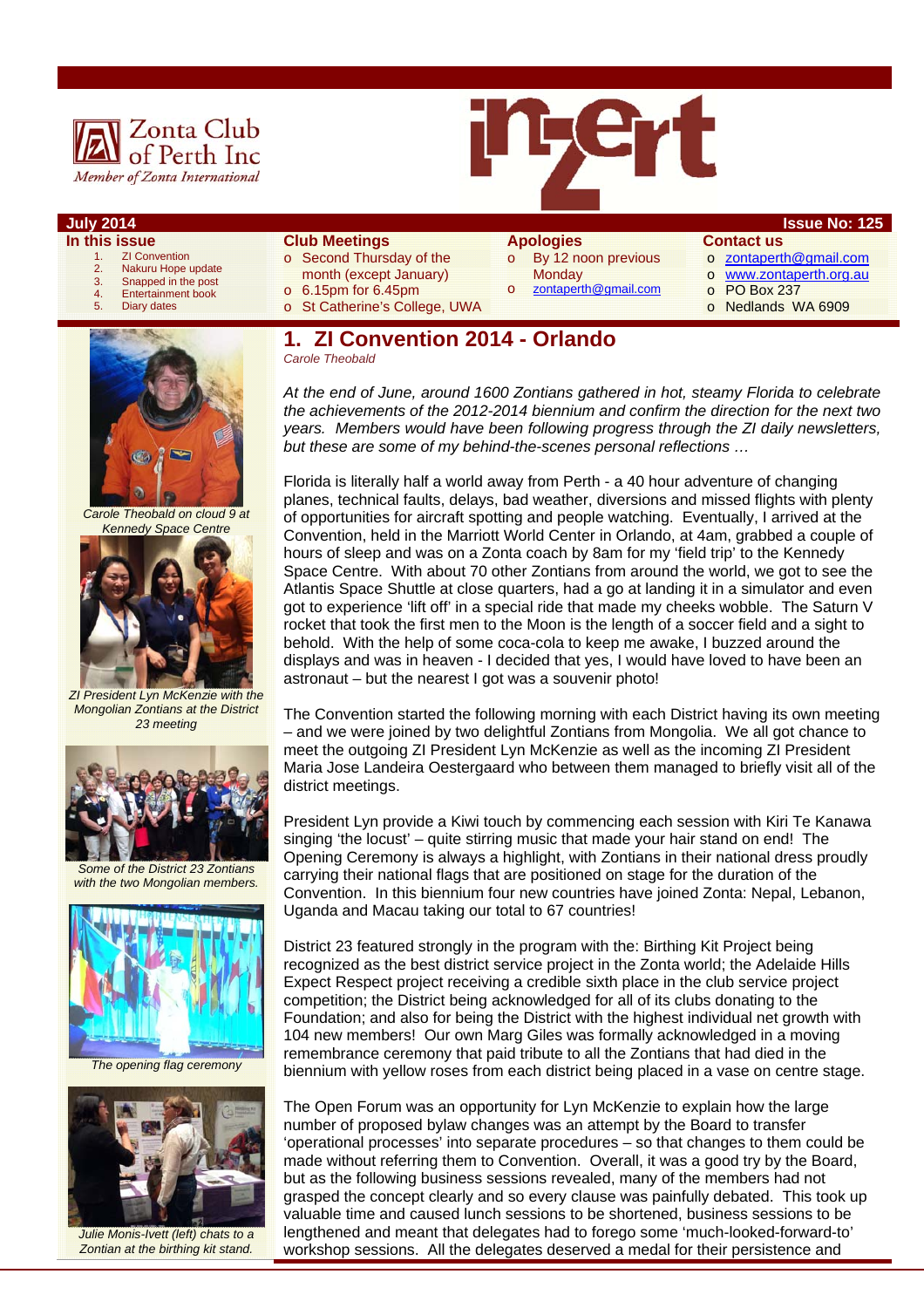

*Adelaide Hills', Expect Respect project display* 



*Beryl McMillan (left) helps Marilyn Waring (right) during the leadership workshop* 



*Part of our huge hotel* 



*Meeting Zontians from Japan* 



*Outgoing D23 Governor, Ann Horrocks (left) and incoming Governor Erica Majba (right)* 

patience. I remember a similar resistance when we moved from 'prescriptive legislation' to 'outcome based legislation' in Australia and I am sure that, given time, the bylaws will become far more streamlined so that only essential 'policy' matters are discussed at future Conventions.

The nominees for the various international Board and Nominating Committee positions were of a very high standard. They all spoke well and delegates got to chat with them at a special 'meet the candidates' session. Alison Martin from the Zonta Club of Perth Northern Suburbs did the District proud, but sadly missed out in the voting for a ZI Director position. However, Beryl McMillan was elected as the Australia, New Zealand representative on the ZI Nominating Committee. The President-Elect was confirmed as Sonja Honig Shough, an IT HR business consultant from Sweden, and the new Vice President is Susanne von Bassewitz, a PR manager from Germany.

There were some exceptional speakers, with my favourite being Laura Suarez Henderson, an Amelia Earhart Fellow who is a talented science communicator. She mesmerized us with her work tracking over 650,000 man-made items in space and the potential problems they can cause. Dr Marilyn Waring, a former NZ politician and founder of feminist economics, was also very memorable. I had the privilege of participating in her workshop on leadership and was very impressed with her incisive brain and her playfulness!

The projects for the coming biennium were also introduced and it was good to see the obstetric fistula project in Liberia and the HIV-free generation project in Rwanda being continued. Two other new projects are centred around creating gender responsive schools in Vietnam and delaying early marriage in Niger. Another very exciting project is the one where we team up with the World Association of Girl Guides and Girl Scouts to end violence against women and girls. I attended a workshop on Effective Partnerships that featured representatives from Guides, Soroptimists International and UNICEF. During discussion the possibility of creating a new guide interest badge to help guides understand what organisations such as Zonta and Soroptimists are all about was raised and was seen as a way of creating a pathway to encourage guides to consider other service clubs in later life. It was interesting to note that over half of the Zontians in the session had formerly been guides…

Outside of the 'business room', District 23 members also helped PIP Val Sarah with the Centennial display stand where our club's history book generated a lot of interest. I was invited to speak to a meeting of all the district archivists and answered many questions about how we did it and the costs involved. The information is now summarized in a Powerpoint presentation on our club and district web sites and will soon also be on the ZI site. I think there may be a lot more club histories produced thanks to on line publishing programs such as Blurb.

The ZI shop was very popular with dozens of 'official' items of Zonta merchandise. There was also a Zonta marketplace where clubs from USA displayed a wide range of cards, jewelry, clothing, soaps and bags. This area was a hubbub of activity – Zontians do like to shop!

Of course, Convention is all about meeting Zontians from other countries and over tea, lunch or dinner there was a buzz around the hotel as Zontians shared their stories. Judy and I took a lot of 'Zonta in Australia' badges, clip-on koalas and small kangaroo pins that we distributed to everyone we spoke to, and took special care to include as many first timers as possible. We caught up with old friends from previous conventions including Lori Robinson, from Canada who is the ZI Chair of Z and GZ clubs. Lori said she was happy to give a Skype call to our GZ club at any time – even if it meant getting up in the middle of the night to do so  $-1$ 'm sure the GZ club members will love her!

During the convention, over \$155,838 in donations were made to the Foundation with a further \$45,000 being raised from an early morning sponsored walk around the golf course that surrounded the enormous Marriott hotel. The nearest shops and restaurants were a short taxi ride away and popular spots included 'downtown Disney' that consisted of many themed restaurants around a lake and the outlet shopping centres where many a bargain was purchased.

Now we can all start saving our pennies for Nice in 2016 and Yokohama in 2018, so we can do it all again!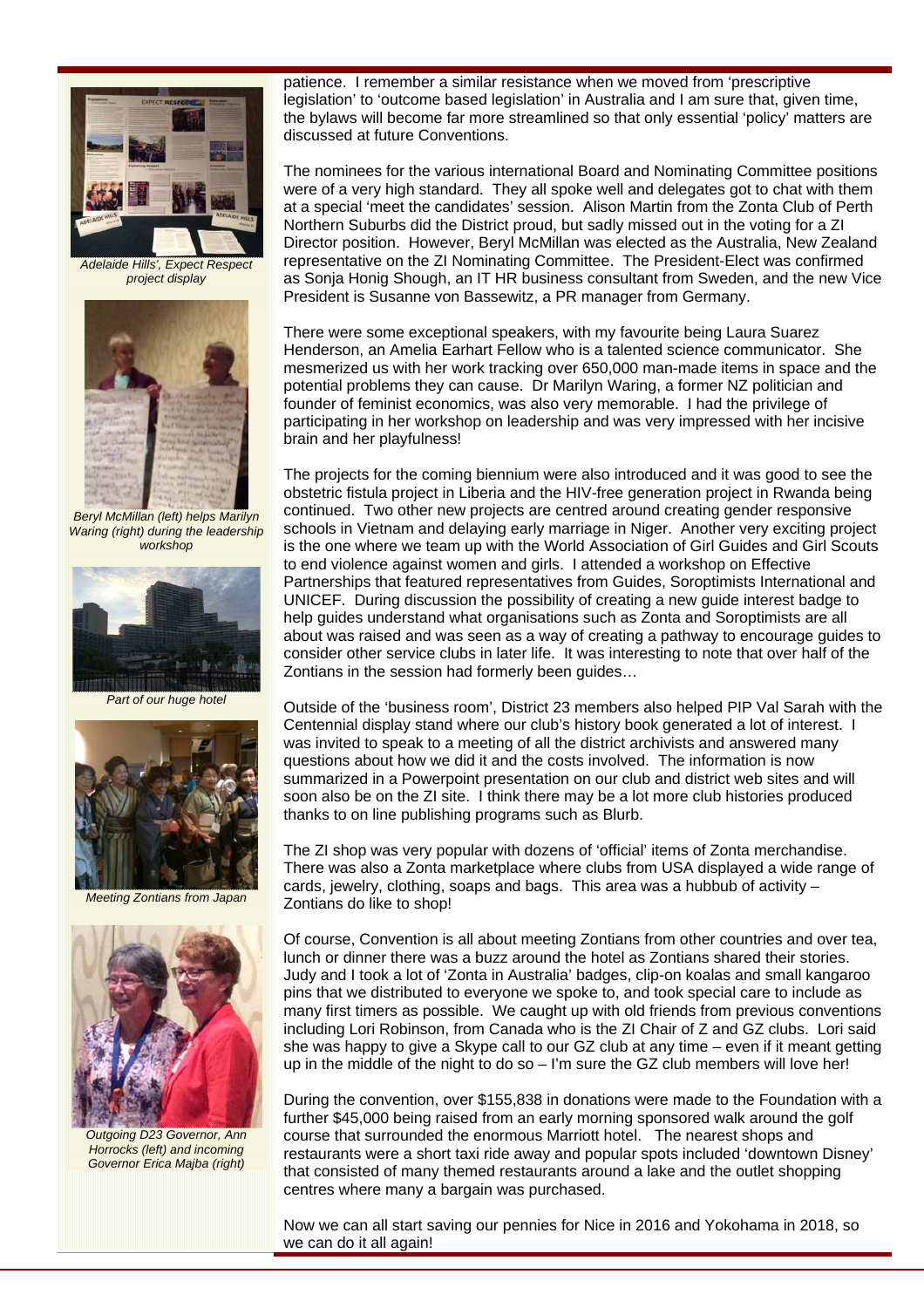

*The new school* 



*Bunks in the new orphanage* 



*Children in their new classroom* 



*The official opening* 



*The Funding Network (TFN) Event* 



*'Tricia Summerfield with her well earned coacing award* 

#### **2. Nakuru Hope Update**  *Val Gandossini*

Our new school in the slums of Kapembwa opened on the 8th January this year but it was not until July 2nd that we could have an 'official opening' and 'thank you ceremony' for those whose lives have continue to change. Present were the 170 children, their parents and the community members who protect us, work with us and assist us including our labourers and our builders. It was a most remarkable day.

It was a day of personal celebration for Susan Saleeba, founder of the project. The children with the biggest smiles presented songs which they had been practicing for months; mothers in their brightly coloured traditional kangas danced and sung. welcoming guests and the new teachers. Speeches were made, prayers were said and rice and beef stew served to over 300 who attended.

We began in 2008 with a rented little house on the edge of Kapembwa, a slum area of over 200,000 people. Our little school and a women's learning centre. Over the past four years we have seen so many lives change, so many children who come to the school for food and education, women whose lives have been changed through learning a tool of trade, dressmaking.

Countless fundraising activities were held, grateful donations were received and a lot of commitment and hard work to be able to build on our own land a school, orphanage and volunteer home stay. We could have built with mud bricks and galvanised iron roof, but we decided to build a centre that will be here in years to come, to give our children who live without hope, a centre with strong foundations with a presence of strength, stability and peace. A refuge, a centre of learning, a home away from home.

The project received a much needed boost when \$11,700.00 was pledged at The Funding Network (TFN) event in May. TFN is a start-up, member-led organization and has two clear goals: (i) to popularise philanthropy by making it fun, inspiring and accessible to all and (2) to support social entrepreneurs with funding and the power of a connected network.

Some weeks prior to every event members suggest social entrepreneurs leading small non-profit organisations who they think would benefit from TFN funding. Four entrepreneurs are selected and invited to briefly pitch their projects, after which people have an opportunity to pledge funds with the goal of raising \$10,000 per project. The format is contagious and provokes a wave of positive feeling that transforms everyone in the room. Twelve months later projects report back on the impact of their funding to donors. Thank you Carole Theobald for suggesting to the organisers that Nakuru Hope be nominated. I was honored to be asked to speak about the project.

Susan Saleeba had also hoped to open the much-needed orphanage in July, disappointingly financially at this stage she could not, but we have been able to purchase bunks, mattresses, mosquito nets and warm blankets with funds raised from TFN.

What is needed now is further fundraising for staff, two matrons to care during the day and two for during the night, medicines and food, but as the saying goes in Kenya, poli poli, = slowly, slowly we will achieve this.

## **3. "Snapped" in the post**

Congratulations to our Club President, 'Tricia Summerfield for being awarded the 2013 Coach of the Year Award from Stadium Snappers and being featured in the 'Post'.

'Tricia has been a swimming coach for many years and it is great to see her efforts acknowledged in the public arena.

Congratulations!